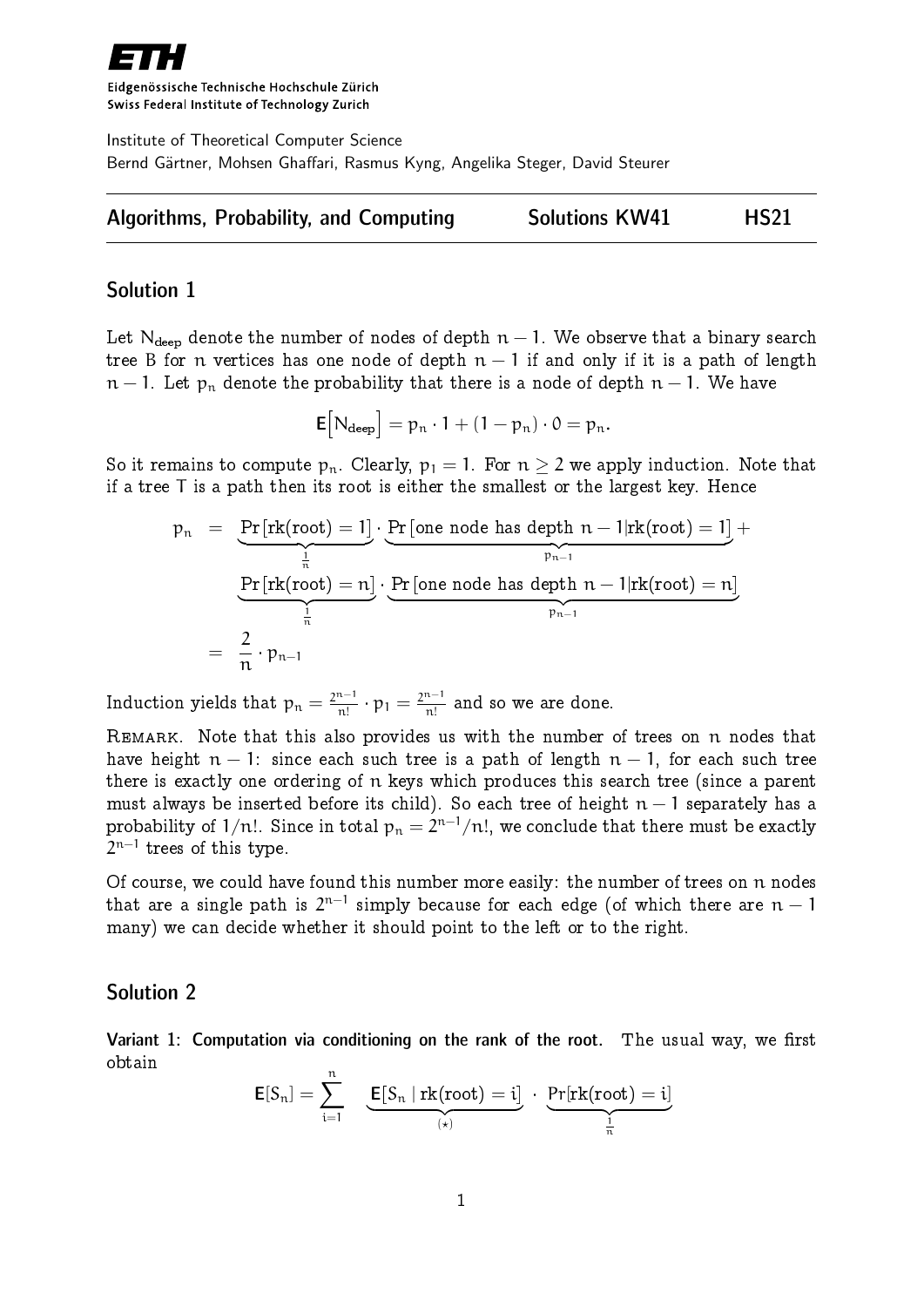where

$$
(\star)=\left\{\begin{array}{ll}n, & \text{ if } i=1,\\ \\ \textbf{E}[S_{i-1}], & \text{ otherwise }\end{array}\right.
$$

Denote  $s_n := \mathsf{E}[S_n]$ . Then this yields a recurrence of the form.

$$
s_n = \frac{1}{n} \left( n + \sum_{i=2}^n s_{i-1} \right),
$$

<span id="page-1-1"></span>holding for all  $n > 1$ . As we are, by now, proficient in solving recurrences, let us multiply by n and then instantiate the recurrence for both n and  $n - 1$  so that for  $n \geq 1$  we have

$$
ns_n = n + \sum_{i=1}^{n-1} s_i
$$
 (1)

and for  $n \geq 2$  , we get

<span id="page-1-0"></span>
$$
(n-1)s_{n-1} = n-1 + \sum_{i=1}^{n-2} s_i
$$
 (2)

Then subtracting [\(2\)](#page-1-0) from [\(1\)](#page-1-1), we obtain

$$
ns_n - (n-1)s_{n-1} = 1 + s_{n-1}.
$$

Rearranging and dividing by n, this yields

$$
s_n=\frac{1}{n}+\ s_{n-1}.
$$

We are familiar with this recursion and know that telescoping it out will produce  $s_n =$  $H_n$ .

Variant 2: Computation via indicator variables. Alternatively, we can use the well-known indicator variables

> $\mathcal{A}^{\rm j}_{\rm i}$  $\mathbf{d}_i^j:=[\text{node } j \text{~is an ancestor of node } i]$

In that case we obviously have

$$
S_n = \sum_{i=1}^n A_i^1
$$
  
\n
$$
\Rightarrow s_n = \mathbf{E}[S_n] = \mathbf{E}\left[\sum_{i=1}^n A_i^1\right] = \sum_{i=1}^n \mathbf{E}[A_i^1].
$$

Those expectations have been computed in the lecture notes where we have obtained that

$$
\mathbf{E}\left[A_i^j\right] = \frac{1}{|i-j|+1}
$$

and thus

$$
\Rightarrow \mathbf{E}[A_i^1] = \frac{1}{i-1+1} = \frac{1}{i}.
$$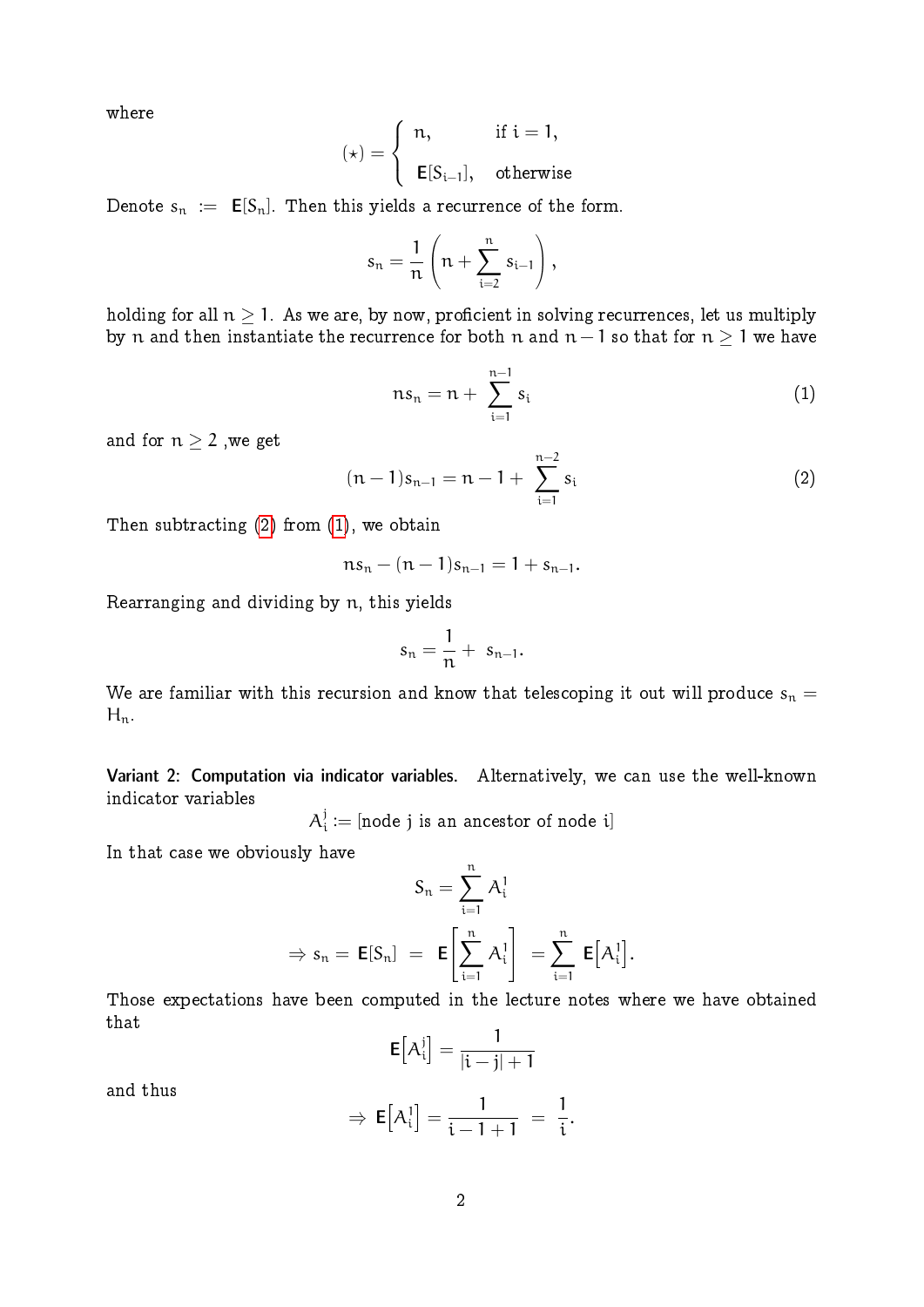Therefore, this variant, too, yields

$$
s_n = \sum_{i=1}^n E[A_i^1] = \sum_{i=1}^n \frac{1}{i} = H_n.
$$

# Solution 3

(1) First we compute that  $a_1 = 1$  and  $a_2 = \frac{3}{2}$  $\frac{3}{2}$ . Now for  $n \geq 3$ , we multiply the recurrence relation by n and write it once for n and once for  $n - 1$ . This yields

<span id="page-2-1"></span>
$$
na_n = n + \sum_{i=1}^{n-1} a_i \tag{3}
$$

<span id="page-2-0"></span>and

$$
(n-1)a_{n-1} = (n-1) + \sum_{i=1}^{n-2} a_i.
$$
 (4)

Now subtracting [\(4\)](#page-2-0) from [\(3\)](#page-2-1), we obtain

$$
na_n - (n-1)a_{n-1} = 1 + a_{n-1}
$$

and thus

$$
\alpha_n=\frac{1}{n}+\alpha_{n-1}.
$$

This recursion can easily be telescoped from which we obtain

$$
a_n = \frac{1}{n} + \frac{1}{n-1} + \ldots + \frac{1}{3} + \underbrace{a_2}_{=1/2+1} = H_n.
$$

Therefore,  $a_n = H_n$  for all  $n \in \mathbb{N}$ .

(2) We first compute that 
$$
b_1 = 1
$$
 and  $b_2 = 3$ . Now for  $n \ge 3$ 

<span id="page-2-3"></span>
$$
b_n = 2 + \sum_{i=1}^{n-1} b_i
$$
 (5)

<span id="page-2-2"></span>and

$$
b_{n-1} = 2 + \sum_{i=1}^{n-2} b_i
$$
 (6)

Now subtracting [\(6\)](#page-2-2) from [\(5\)](#page-2-3), we obtain

$$
b_n-b_{n-1}=b_{n-1},\\
$$

therefore

$$
b_n = 2 b_{n-1}
$$

and thus

$$
b_n = 2^{n-2} b_2 = 3 \cdot 2^{n-2}.
$$

Therefore,  $\mathbb{b}_1 = 1$  and  $\mathbb{b}_\mathfrak{n} = 3 \cdot 2^{\mathfrak{n}-2}$  for all  $\mathfrak{n} \geq 2.$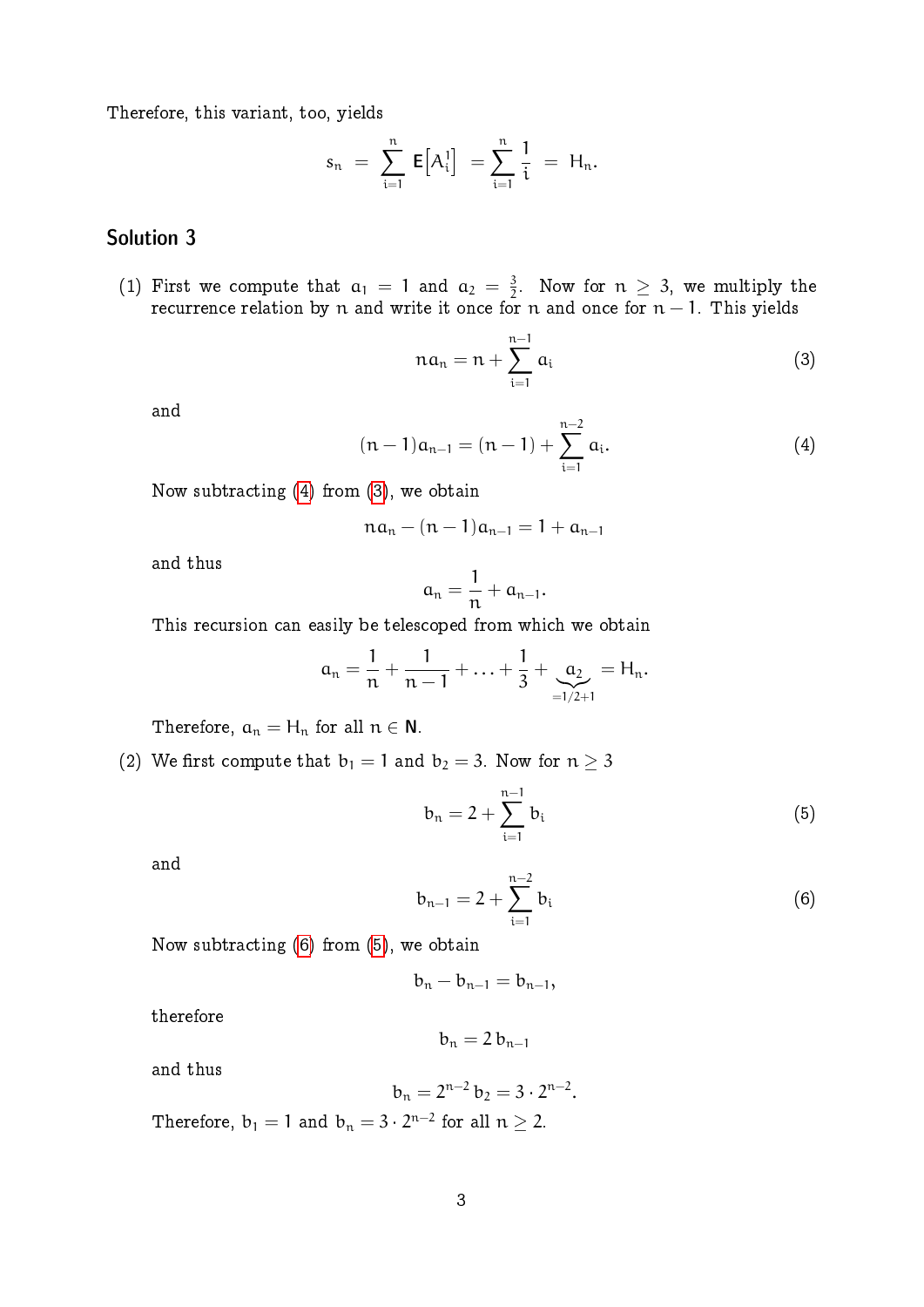(3) We first compute that  $c_0 = 0$  and  $c_1 = 0$ . Then for  $n \geq 2$ , we first note that

$$
\sum_{i=1}^n \frac{c_{i-1}+c_{n-i}}{2}=\sum_{i=1}^n c_{i-1}
$$

which then allows us to write the simpler recurrences for  $c_n$  and  $c_{n-1}$ 

<span id="page-3-1"></span> $c_n = n - 1 + \sum_{n=1}^{n}$ i=1  $c_{i-1}$  (7)

<span id="page-3-0"></span>and

$$
c_{n-1} = n - 2 + \sum_{i=1}^{n-1} c_{i-1}
$$
 (8)

If we now subtract  $(8)$  from  $(7)$ , then

$$
c_n - c_{n-1} = 1 + c_{n-1}
$$

and thus

$$
c_n=1+2\,c_{n-1}.
$$

For telescoping, it turns out to be convenient to divide the recurrence by  $2^n$ , then we have

$$
\frac{c_n}{2^n} = \frac{1}{2^n} + \frac{c_{n-1}}{2^{n-1}}
$$

and we can telescope for  $c_n/2^n$ , yielding

$$
\frac{c_n}{2^n} = \frac{1}{2^n} + \frac{1}{2^{n-1}} + \dots + \frac{1}{2^2} + \frac{c_1}{2^1} = \frac{1}{2} - \frac{1}{2^n}.
$$

Therefore,  $c_0 = 0$  and  $c_n = 2^{n-1} - 1$  for  $n \in \mathbb{N}$ .

(4) We compute that  $d_0 = 0$  and  $d_1 = 1$ . Then for  $n \geq 2$ , we may instantiate

<span id="page-3-2"></span>
$$
d_n = 1 + 2 \sum_{i=0}^{n-1} (-1)^{n-i} d_i
$$
 (9)

<span id="page-3-3"></span>and

$$
d_{n-1} = 1 + 2 \sum_{i=0}^{n-2} (-1)^{n-1-i} d_i
$$
 (10)

This time, adding the recurrences [\(9\)](#page-3-2)  $+$  [\(10\)](#page-3-3) turns out to be more helpful as it yields

$$
d_n + d_{n-1} = 2 - 2 d_{n-1}
$$

and thus

$$
d_n=2-3\,d_{n-1}.
$$

To simplify telescoping, we rearrange this to

$$
d_n - \frac{1}{2} = -3 (d_{n-1} - \frac{1}{2})
$$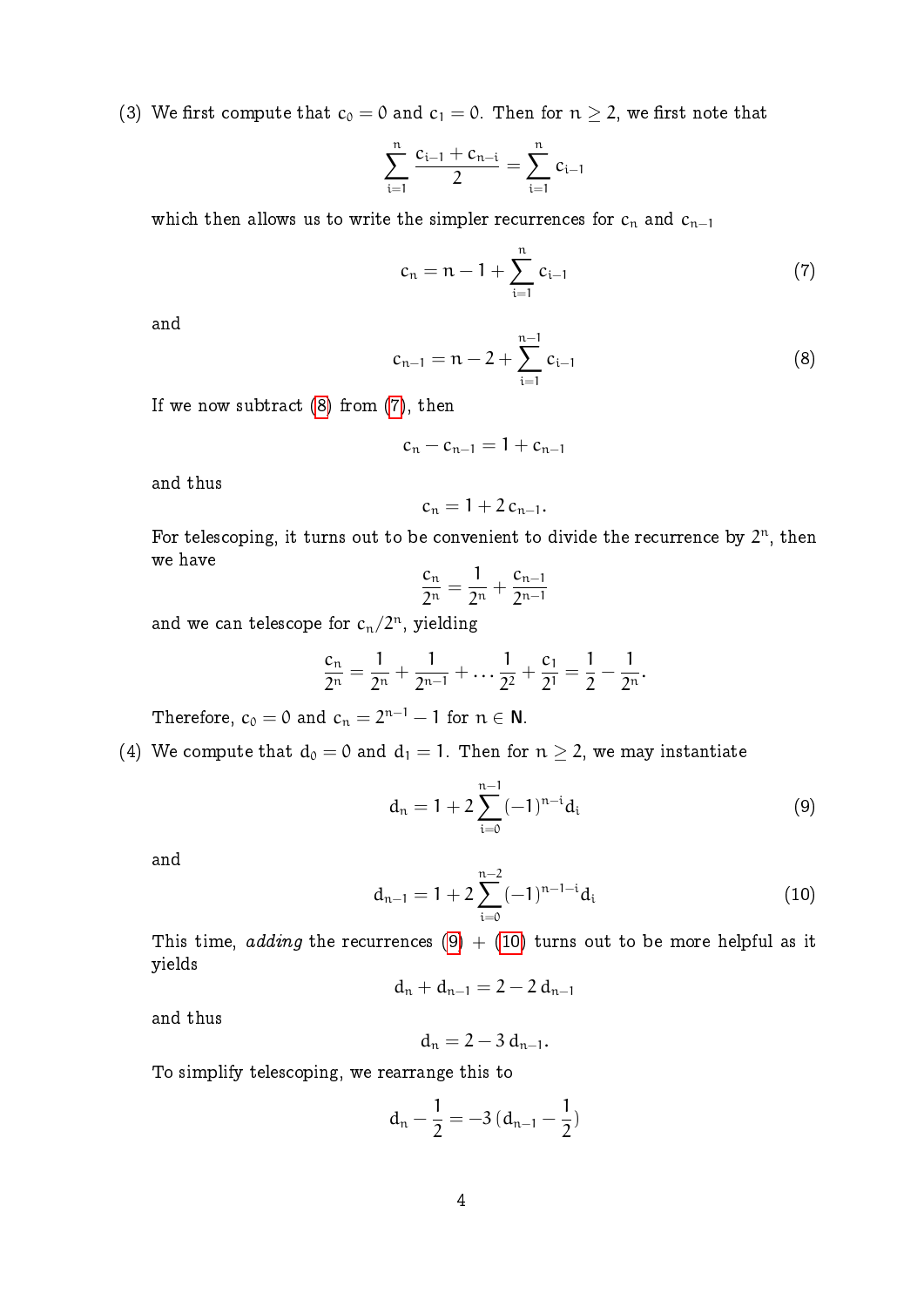and then use the substitution

$$
f_n:=d_n-\frac{1}{2}
$$

from which

$$
f_n=-3\,f_{n-1}.
$$

Telescoping now immediately yields

$$
f_n = f_1 \, (-3)^{n-1},
$$

thus

$$
f_n = \frac{1}{2} \, (-3)^{n-1}
$$

and so undoing the substitution we end up with

$$
d_n=\frac{1}{2}\,(-3)^{n-1}+\frac{1}{2}.
$$

In conclusion,  $\mathrm{d}_0 = 0$  and  $\mathrm{d}_{\mathrm{n}} = \frac{1}{2}$  $\frac{1}{2}(1+(-3)^{n-1})$  for  $n \in \mathbb{N}$ .

(5) For  $n \geq 1$ , we have the recurrence

$$
e_n=1+ne_{n-1}.
$$

It is convenient to divide this recurrence by n! as then

$$
\frac{e_n}{n!} = \frac{1}{n!} + \frac{e_{n-1}}{(n-1)!}
$$

is a simple recurrence for the series  $e_n/n!$ . Telescoping it yields

$$
\frac{e_n}{n!} = \frac{1}{n!} + \frac{1}{(n-1)!} + \ldots + \frac{1}{1!} + \frac{e_0}{0!} = \sum_{i=0}^{n} \frac{1}{i!}
$$

for all  $n \geq 1$ . Therefore,

$$
e_n = \left(\sum_{i=0}^n \frac{1}{i!}\right) n!
$$

for all  $n \in N_0$  (note that by convention,  $0! = 1$ ).

The above expression may be explicit but it still involves a sum, so we should routinely ask whether there is way to simplify it. The expression in the sum of course makes us think of the function  $exp(\cdot)$ . In fact, we know that

$$
\sum_{i=0}^{\infty} \frac{1}{i!} = e = 2.71...,
$$

and thus in the case of our sequence,  $e_n < e$  n!. Due to the nature of the recursion, however,  $e_n$  is always an integer, thus we also have  $e_n \leq \lfloor \text{e\,} n! \rfloor$ . Let us compare how close this bound is to the truth.

|                                    |  | e n!    2.71   2.71   5.44   16.31   65.24 |    |
|------------------------------------|--|--------------------------------------------|----|
| $ $ e $\mathfrak{n}! $ $\parallel$ |  | 16.                                        | 65 |
| $e_n$                              |  | 16                                         | 65 |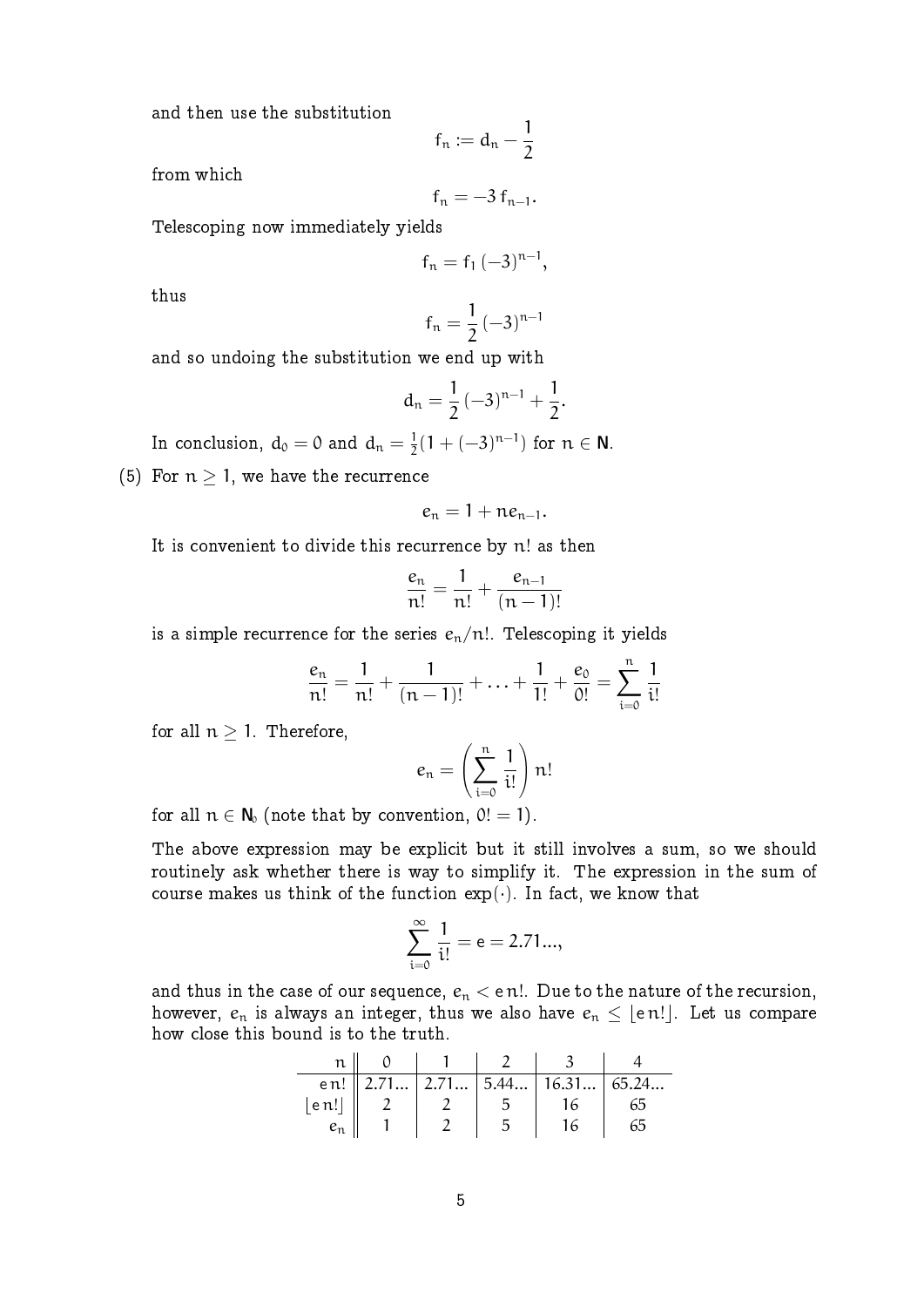So it seems the bound is tight starting  $n = 1$ . And indeed, if we check,

$$
\mathsf{e}\,\mathsf{n}!-\mathsf{e}_\mathsf{n}=\mathsf{n}!\sum_{\mathsf{i}=\mathsf{n}+\mathsf{1}}^{\infty}\frac{1}{\mathsf{i}!}=\frac{1}{\mathsf{n}+\mathsf{1}}+\frac{1}{(\mathsf{n}+\mathsf{1})(\mathsf{n}+\mathsf{2})}+\ldots
$$

is decreasing in n. Since it is below 1 for  $n = 1$ , it stays below 1 for all n. We have established

$$
e_n = \begin{cases} 1, & \text{if } n = 0; \\ \lfloor \text{e } n ! \rfloor, & \text{otherwise.} \end{cases}
$$

## Solution 4

Let  $L_n$  be the number of leaves and  $l_n := E[L_n]$ .

Clearly,  $l_0 = 0$  and  $l_1 = 1$ . Now for larger n, if the root has rank k, then the number of leaves is the sum of the number of leaves in the left subtree and the number of leaves in the right subtree. We thus get

$$
\textbf{E}[L_n] = \sum_{k=1}^n \underbrace{\textbf{E}[L_n \, | \, rk(root) = k]}_{l_{k-1} + l_{n-k}} \cdot \underbrace{\Pr\left[ rk(root) = k\right]}_{\frac{1}{n}}.
$$

Therefore,

$$
l_n=\begin{cases}0 &\text{if }n=0,\\1 &\text{if }n=1,\\ \frac{2}{n}\sum_{k=0}^{n-1}l_k &\text{if }n\geq 2.\end{cases}
$$

To solve the recurrence, first we compute that  $l_2 = 1$ . Now for  $n \geq 3$ , we multiply the recurrence relation by n and write it once for n and once for  $n - 1$ . This yields

<span id="page-5-1"></span>
$$
n l_n = 2 \sum_{i=1}^{n-1} l_i
$$
 (11)

<span id="page-5-0"></span>and

$$
(n-1)l_{n-1}=2\sum_{i=1}^{n-2}l_i.
$$
 (12)

Now subtracting [\(12\)](#page-5-0) from [\(11\)](#page-5-1), we obtain

$$
n l_n - (n-1) l_{n-1} = 2 l_{n-1}
$$

and thus

$$
nl_n=(n+1)l_{n-1}.
$$

Dividing by  $n(n + 1)$  yields

$$
\frac{l_n}{n+1}=\frac{l_{n-1}}{n}.
$$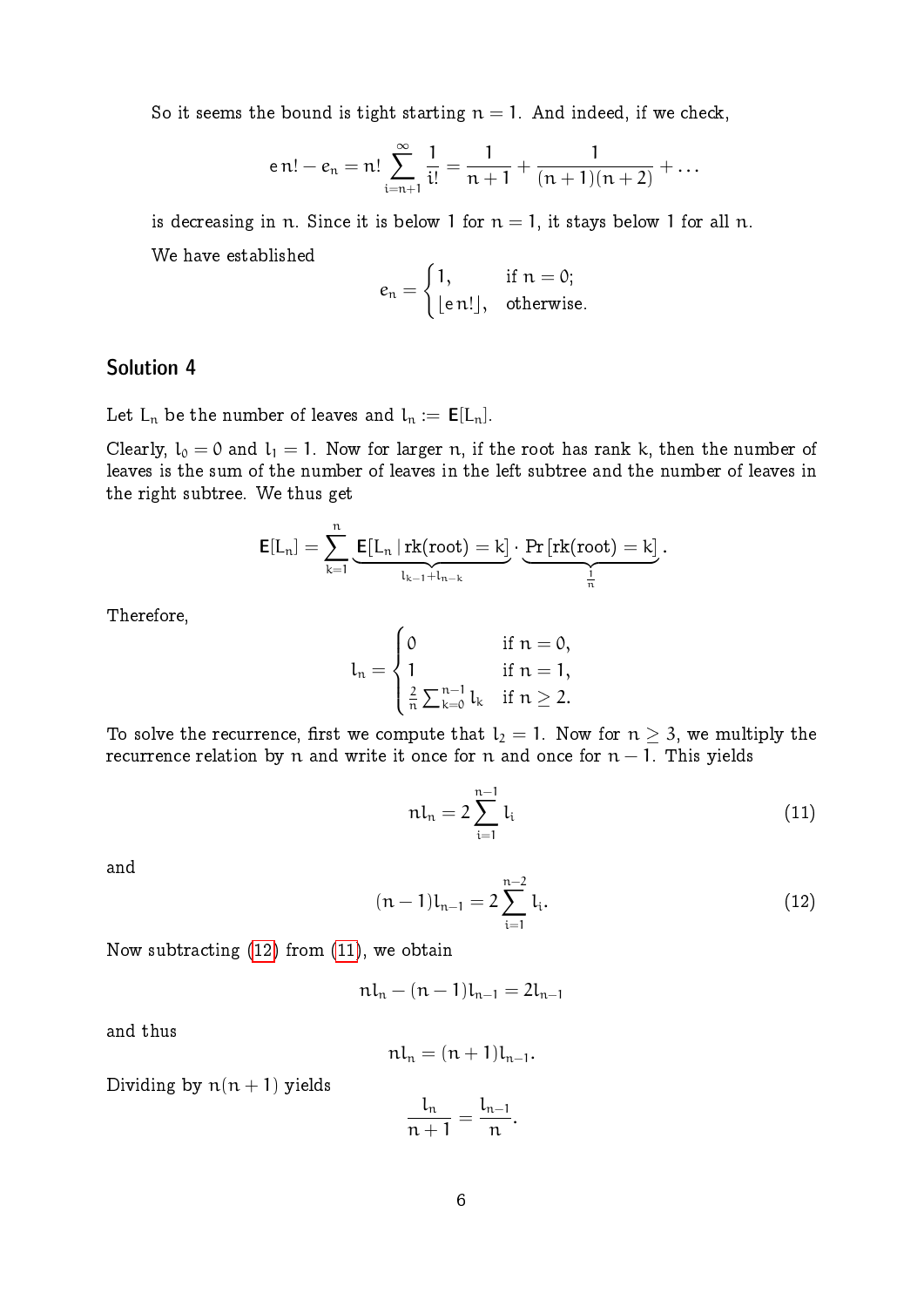Repeated application of this equality demonstrates that

$$
\frac{l_n}{n+1}=\frac{l_2}{3}=\frac{1}{3}.
$$

Therefore,  $l_n = \frac{n+1}{3}$  $\frac{+1}{3}$ .

### Solution 5

(a) We consider the event that the root of the treap changes after the insertion of key i is completed. Let  $X_i$  be the indicator variable for that event. According to how a treap works, we now have

 $X_i = 1 \Leftrightarrow$  the node i is rotated to the top when it is inserted,

thus equivalently,

 $X_i = 1 \Leftrightarrow i$  receives minimum priority among the keys  $\{1, \ldots, i\}$ 

or equivalently

 $X_i = 1 \Leftrightarrow i$  appears first in the random sorting order of  $\{1, \ldots, i\}$ .

From the last characterization it is evident that  $Pr[X_i = 1] = E[X_i] = \frac{1}{i}$  $\frac{1}{i}$ . Therefore the expected number of changes of the root of the treap is  ${\sf E}\bigl[\sum_{\rm i=1}^{\rm n} X_{\rm i}\bigr]=$  $\sum_{i=1}^n E[X_i] = \sum_{i=1}^n$  $\frac{1}{i} = H_n.$ 

(b) For this part (and also then Part (c)) of the exercise, it is crucial to make use of the special (increasing) order of the keys in which the nodes are inserted into the treap. The fact that the key of every current node i is strictly larger than all keys already in the treap implies that temporarily  $-\alpha t$  the start of its insertion— it must always end up as the right-most leaf of the current treap. This means that after the necessary rotations for its insertion are completed, our node must end up somewhere on the *right spine* of the treap. Furthermore, all rotations that will ever be performed in the whole process are therefore "right-to-left"-rotations of some edge on the current right spine, in other words rotating the current node i upwards on the right spine.

Knowing what all the rotations in the process look like, we can now think about the right child of the root, and conclude the following:

Observation 1. Node i will only ever occur as the right child of the root if it does so directly after its own insertion.

Proof. All rotations that occur in our process are rotations of an edge of the right spine: The currently inserted node i moves one step up on the right spine, and replaces some node there which will be moved to the left, away from the spine.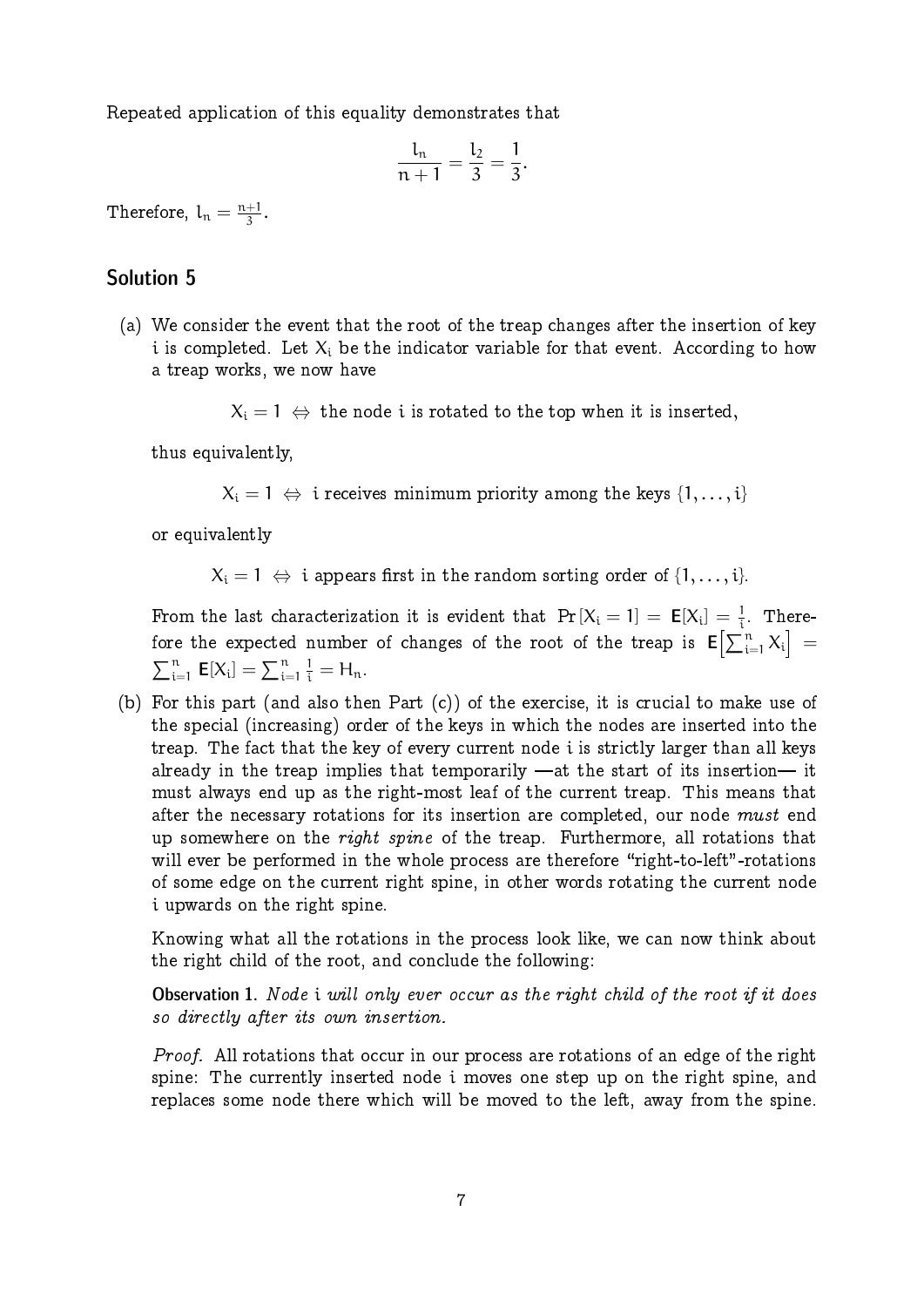This also implies that the current root can never become the right child of the root anymore.

After the insertion of our node i is completed, and the later nodes are inserted, i will only potentially get rotated away from the right spine, and never upwards in the tree, which proves our claim.  $\Box$ 

Now we want to compute the probability of the event

 $\mathsf{Y}_\mathfrak{i}:=\mathfrak{i}$  is the right child of root (after  $\mathfrak{i}$  was inserted into the treap).

We can compute  $Pr[Y_i]$  by the standard trick of conditioning on the root of the treap, for  $1 \le i \le n$ :

$$
Pr\left[Y_{i}\right]=\sum_{r=1}^{i}\underbrace{Pr\left[Y_{i}\mid root\text{ is }r\right]}_{*}\underbrace{Pr\left[root\text{ is }r\right]}_{**}
$$

where

$$
* = \begin{cases} Pr[i gets minimum priority among {r+1,..., i}] = \frac{1}{i-r} & \text{if } r < i, \\ 0 & \text{if } r = i. \end{cases}
$$
  

$$
* = Pr[r gets minimum priority among {1,..., i}] = \frac{1}{i-r}.
$$

i

 $\begin{array}{lll} * \ * \ * \ = \ & \Pr\left[\text{$r$ gets minimum priority among $\{1,\ldots,\text{$i$}\} \right] = \end{array}$ 

Therefore we obtain

$$
\Pr\left[Y_{i}\right]=\frac{1}{i}\sum_{r=1}^{i-1}\frac{1}{i-r}=\frac{1}{i}\sum_{s=1}^{i-1}\frac{1}{s}=\frac{1}{i}H_{i-1}.
$$

Alternative proof. If we consider the event

 $\mathsf{Y}^{\mathsf{k}}_{\mathsf{i}} \coloneqq \mathsf{i}$  is the right child of root after k nodes have been inserted into the treap,

for  $1 \le i \le k \le n$ , and use the standard approach of conditioning on the root, we obtain

$$
\Pr\left[Y_i^k\right] = \frac{1}{k} \sum_{r=1}^{i-1} \frac{1}{k-r} = \frac{1}{k} \sum_{s=k-i+1}^{k-1} \frac{1}{s} = \frac{1}{k} (H_{k-1} - H_{k-i}),
$$

where we defined  $H_0 := 0$ . Now we again have to use the crucial Observation 1 from above, that "i will only occur as the right child of the root if it does so directly after its own insertion". Formally, this means that the  $\mathcal{V}^{\rm n}_{\rm k=i}\,Y^{\rm k}_{\rm i}=Y^{\rm i}_{\rm i},$  therefore the desired probability of the union of the events is  $\Pr\left[\left.Y_{\rm i}^{\rm i}\right]=\frac{1}{\rm i}\mathsf{H}_{\rm i-1}.$ 

(c) Using the same argument as in the beginning of the previous part (ii), we know: The only way that the left child of the root of the treap can change in the given process is by rotating the top-most edge of the right spine, meaning that the